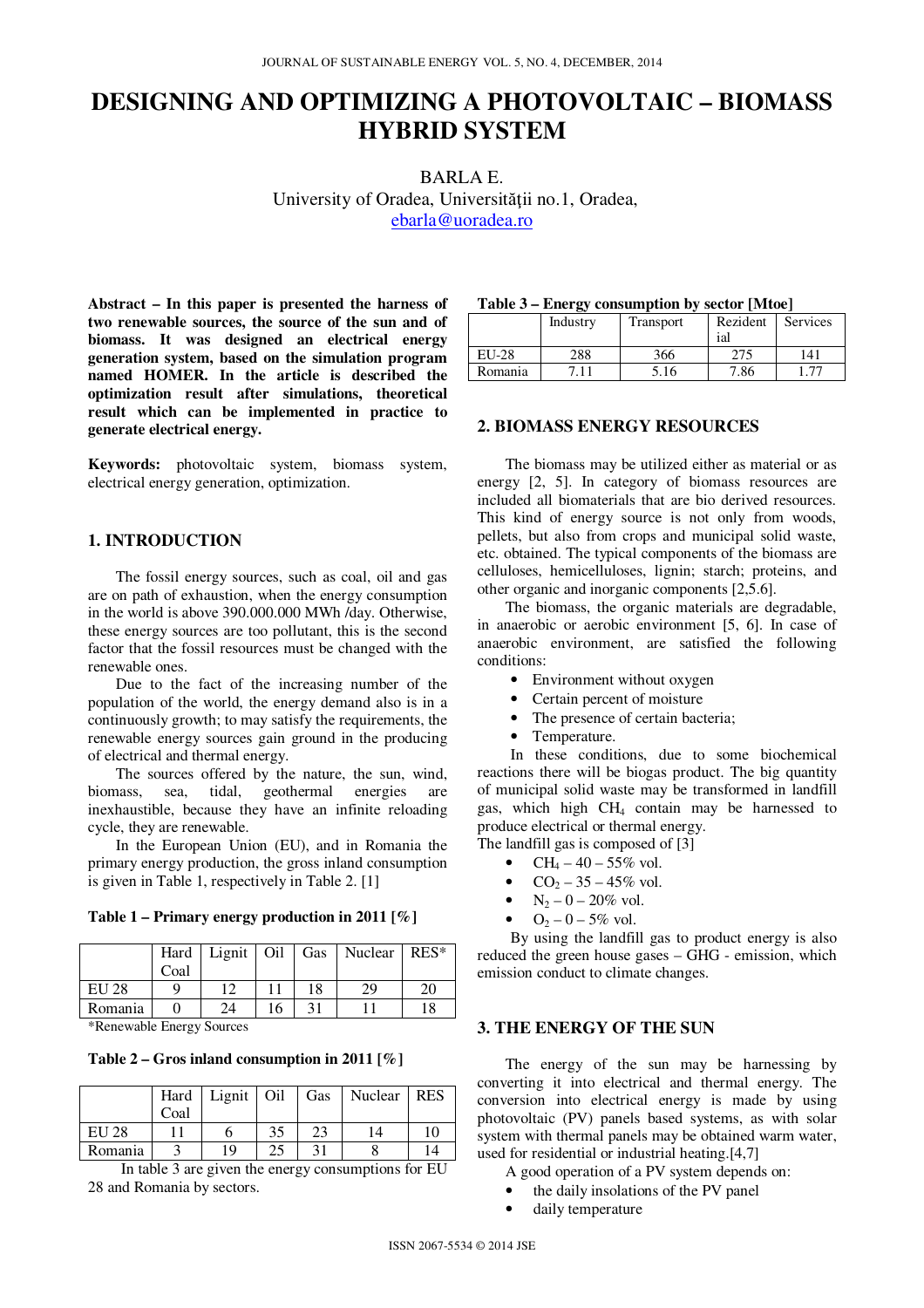- geographical localization of the site
- season.

# **4. DESIGN AND OPTIMIZATION OF A BIOMASS – PV SYSTEM**

The system designed for electrical energy generation, is a hybrid power system, composed from a PV and a biomass system. Because Oradea is a municipality, it has the possibility to use the solid waste biomass and to convert it into landfill gas; the daily average solar radiation is 3.423 kWh/m<sup>2</sup>/day, it is useful to implement a hybrid system, based on biomass and PV integrated system. In the studied case is supposing that the designed and optimized system does not model the grid.

It is very important to know with accuracy – in point of view of solar energy – the geographical localization of the site, the site where we want to implement the system. For this reason, significance has the site's latitude and longitude, the season, the clearness index and the daily radiation.

The simulated system is localized in Oradea municipality, at latitude  $47.1^\circ$  and longitude  $21.9^\circ$ , where the average clearness index is 0.482 and the daily average radiation is  $3.423$  kWh/m<sup>2</sup>/day.

The parameters above described – daily radiation and the clearness index - are simulated with HOMER program and the results are in given fig. 1.



**Fig. 1. Global horizontal radiation, daily radiation and clearness index** 

In fig. 2 is represented the biomass resource that is an annual average availability of 11.76 t/day.



**Fig. 2 – Biomass resource availability** 

Knowing these parameters, it can be considered the system that is composed from PV panels, a biogas plant, a converter, consumer and a battery. Is very important to know what is the daily demand of electrical energy,

because in function with this requirement will be designed the installation. After introducing for each hours of a day the values of the electric load, the Homer program simulates the daily consume, which in this case is 20 kWh/day, fig.3.



After simulation results that the scaled annual average value is 19.6 kWh/day, as the scaled peak value is 3, 6  $kW_{peak}$ . The daily profile for each months of the year is given in fig. 4.



**Fig. 4 – Daily profile for a year** 

The scaled annual average The system considered is presented in fig. 5.



The converter is necessary to serve an AC system a DC load, or contrary; the battery has role of storage the energy.

The supposed system was designed and optimized with the HOMER program, the obtained results of simulation are given in fig. 6.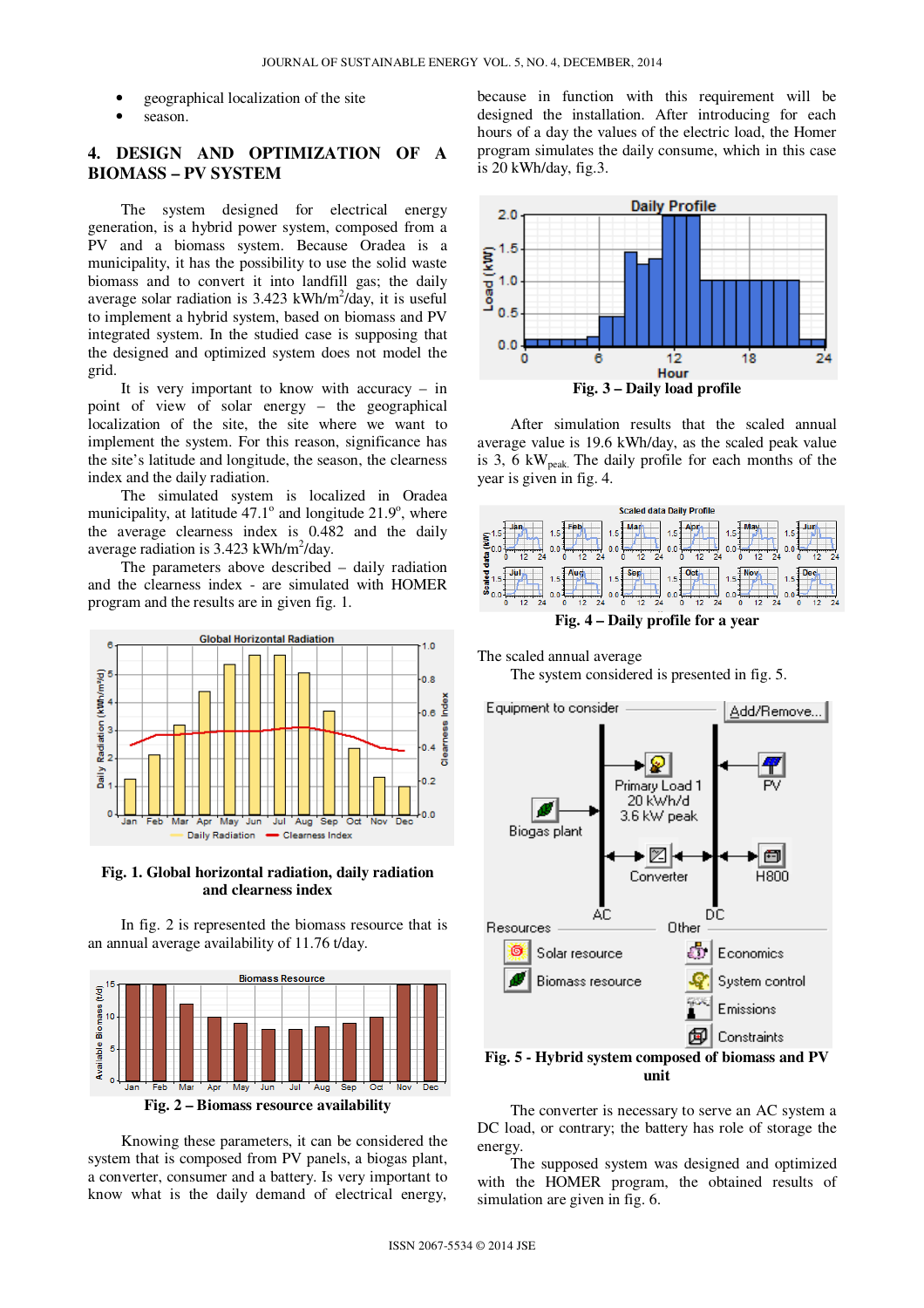| Sensitivity Results   Optimization Results |                                                        |            |             |             |               |                |                    |                           |               |                       |      |                      |              |  |
|--------------------------------------------|--------------------------------------------------------|------------|-------------|-------------|---------------|----------------|--------------------|---------------------------|---------------|-----------------------|------|----------------------|--------------|--|
|                                            | Double click on a system below for simulation results. |            |             |             |               |                |                    |                           |               |                       |      |                      |              |  |
|                                            | 4ö02                                                   | PV<br>(kW) | Bio<br>(kW) | <b>H800</b> | Conv.<br>(kW) | Disp.<br>Strgy | Initial<br>Capital | Operating<br>Cost (\$/yr) | Total<br>NPC. | COE<br>(\$/kWh) Frac. | Ren. | <b>Biomass</b><br>O) | Bio<br>(hrs) |  |
|                                            | Føoz                                                   | 20         | 20          |             |               | 25 CC          | \$21,808           | 3.312                     | \$64,144      | 0.701                 | 1.00 | 45                   | 3.540        |  |
|                                            | k ø oz                                                 | 20         | 20          |             | 25.           |                | \$21.808           | 3.312                     | \$64,144      | 0.701                 | 1.00 | 45                   | 3.540        |  |

## **Fig. 6 – Optimization results of the system**

The monthly average electrical energy production is given in fig. 7.





In the simulated case, the system contains a PV installation of 20 kW, a biomass plant of 20 kW, eight battery Hoppecke.

the fig. 9.the biomass plant's output.

The PV system power production in a year is 31,107 kWh/year, as of the biogas system is 21,240 kWh/year.

The PV system's output is presented in fig. 8, as in



**Fig. 8 – The PV system's output** 



ISSN 2067-5534 © 2014 JSE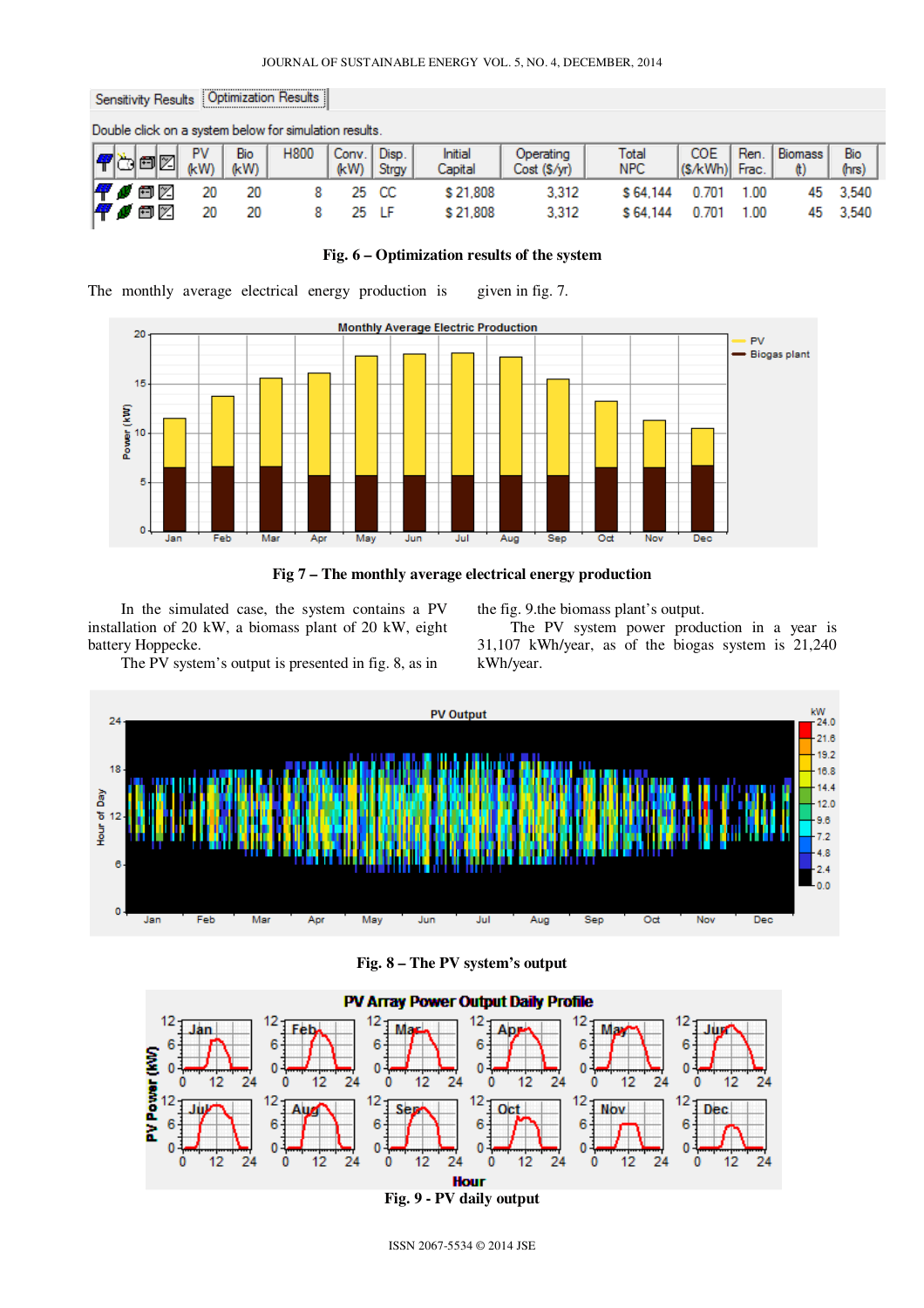As it can be seen in figure 9, the daily outputs of the PV panels are important in May, June July and August.

The biomass feedstock resource for a year is given in figure 10, as the yearly biogas electrical output in figure 11, for biogas system for 24 h

**Biomass Feedstock Resource Daily Profile** 



**Fig.10 – Yearly biomass feedstock resources** 



**Fig. 11 – Hourly biogas electrical output** 

In the following figure, fig.  $12$ , are the results for the chosen battery given



**Fig. 12 – The operation of the batteries for the simulated case** 

The results of the converter in figure 13 are given.